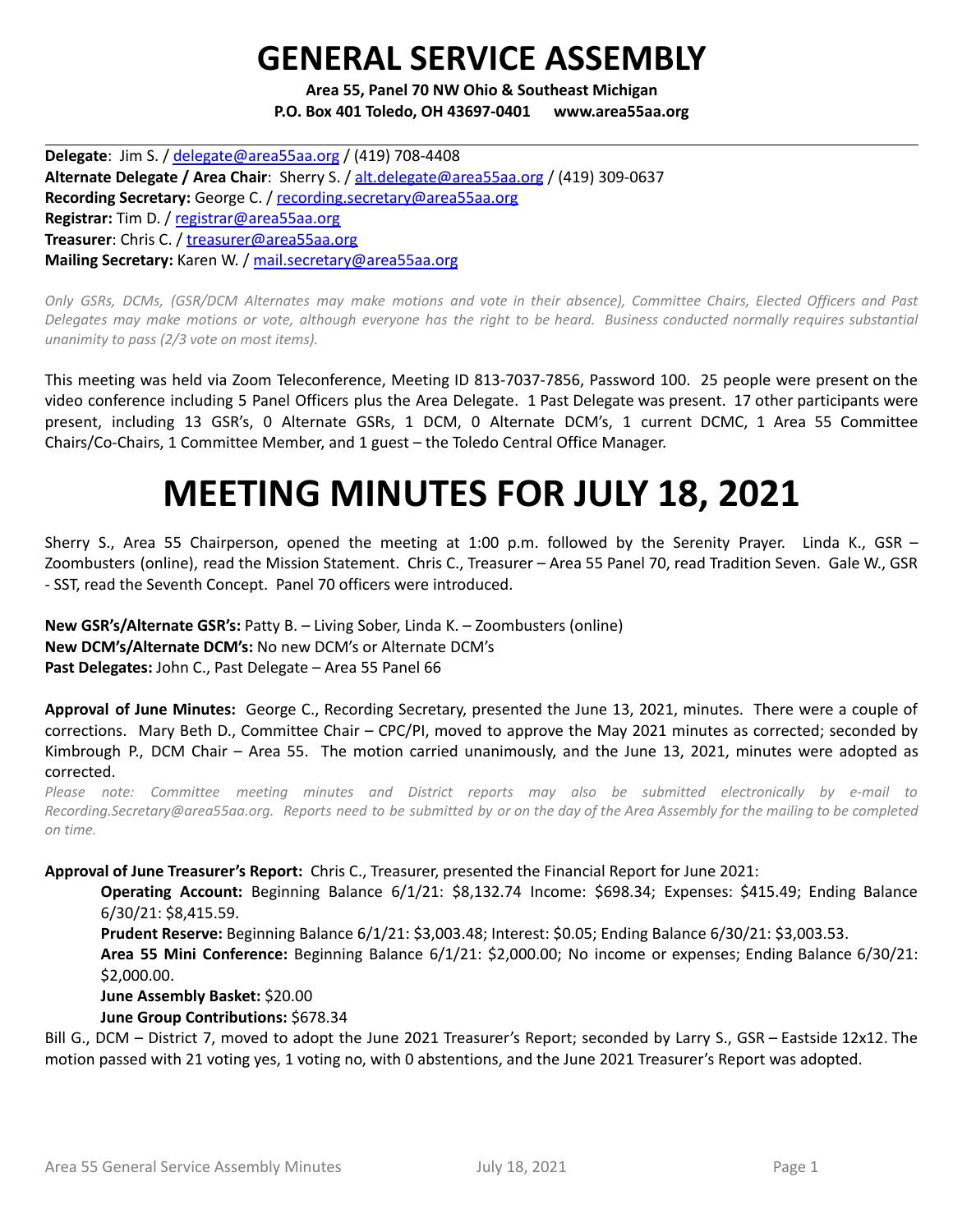## **COMMITTEE/LIAISON REPORTS**

## **Archives:** / Billy S. / [archives.chair@area55aa.org](mailto:archives.chair@area55aa.org)

#### No report was given.

The Archives Committee meets the 4th Monday of each month, 6:30 p.m., Tim Horton's - 2621 Navarre Ave; Oregon, OH; *although may be suspended during the Coronavirus pandemic.*

#### **Multi-District Correctional:** Dawn F. and Geno F. / corrections.chair@area55aa.org

No verbal report was given; however, Dawn F., Co-Chair, submitted a written report. The Committee met on June 16 with 7 members present. The Committee thanked Dale S., who is stepping away from the Corrections Committee after five years of service. The Committee discussed different options for scheduling and organizing group commitments. Currently, Central Office assigns the group commitments based on a yearly form submitted to them. A motion was made for the Committee to work towards regaining responsibility for assigning and organizing group commitments. The motion failed, with 1 voting in favor, and 2 voting against. The vote means that the committee will keep the current process of Central Office assigning group responsibilities intact. The Committee will work with Central Office to get the 2021 group responsibilities assigned – currently no group was scheduled past June 26<sup>th</sup>. The Committee informed CTF-Men's program that they will no longer offer the Zoom meeting due to lack of attendance; however, the Committee informed CTF-Men's that they will be ready once in-person meetings are ready to resume. The CTF-Women's online Zoom meeting will continue Monday evenings. For TCI-Prison, the Committee is looking for more men in A.A. to carry the message into the institution. The Committee had \$40 donated through the Area 55 donations website and \$15 from an in-person donation. The Committee spent \$89.94 on June 1 for five Big Books and five 12x12's. The Committee reported that District 14 is covering meetings at the Allen-Oakwood Correctional Institution (AOCI) held on Thursdays at 3:30 p.m. The next meeting of the Multi-District Corrections Committee will be July 28 at 6:30 p.m. at Central Office.

The Multi-District Correctional Committee has changed their meeting time. The Committee will now meet the 3rd Wednesday of each month at 6:30 p.m.; the Committee may meet at an alternate location – for more information, visit area55aa.org.

#### **CPC/PI:** Mary Beth D. / [cpc.pi@area55aa.org](mailto:cpc.pi@area55aa.org)

Mary Beth D., Committee Chair, gave a brief report and submitted a written report. The Committee met on June 16 via Zoom with 3 members in attendance. The Committee discussed the follow up from the presentation to the Northwest Ohio Region of Correctional Supervisors on June 9. Committee member Karen W. will pursue CPC/PI presentations for accurate information on AA with the Adult Parole Board Chemical Dependency Specialists, Case Management supervisors, Toledo Correctional Institution supervisors, and will send the institutions sample literature and the Central Office contact information along with a price list for the prisons to purchase literature. The Committee agreed to purchase the yellow business-card-sized piece of literature from VistaPrint, which will include the Central Office 24-hour telephone number. The Committee named Bill W. as the lead, along with Mary Beth D., to contact probation professionals. The Committee formed a subcommittee headed by Cassandra K. on contacting TV and radio stations to get A.A. public service announcements out. The next Committee meeting of the CPC/PI Committee will be July 21 at 5:30 p.m. at Central Office.

*The CPC/PI Committee meets the 3rd Wednesday of each month, 5:30 p.m., at Central Office.*

#### **Accessibilities:** Matt A. / [accessibilities@area55aa.org](mailto:accessibilities@area55aa.org) /

#### No report was given.

The Accessibilities Committee meets the 2nd Monday of each month, 6:30 p.m., at Central Office; although may be suspended *during the Coronavirus pandemic.*

#### **Grapevine:** Wendy H. / [grapevine.chair@area55aa.org](mailto:grapevine.chair@area55aa.org) No report was given.

The Grapevine Committee meets the 2nd Monday of each month, 6:00 p.m., Tim Horton's - 2621 Navarre Ave; Oregon, OH; *although may be suspended during the Coronavirus pandemic.*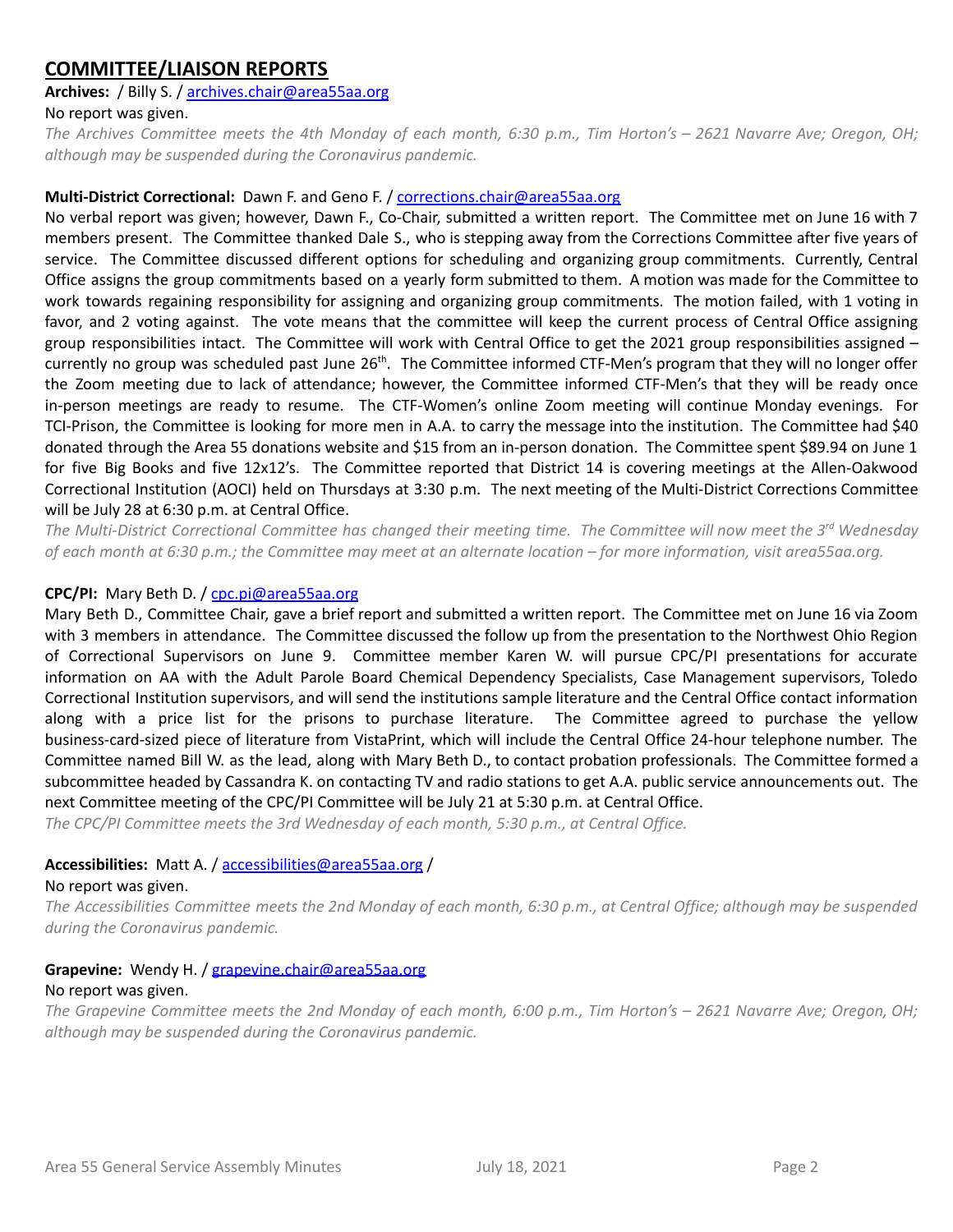#### **Group Services:** John C. / [groupser.chair@area55aa.org](mailto:groupser.chair@area55aa.org) /

John C., Chair, gave a brief report. The Committee has not met recently in-person but will be holding a meeting July 26 at 6:00 p.m. at Central Office. The Committee is here to help groups with different services, including helping groups make the transition back to in-person meetings.

*The Group Services Committee meetings may be suspended during the Coronavirus pandemic.*

#### **Website:** Lisa C. / [web.comm.chair@area55aa.org](mailto:web.comm.chair@area55aa.org) /

Lisa Crosby, Committee Chair, gave a brief report and submitted a written report. The Committee met Tuesday, July 6 at 6:00 p.m. via Zoom with four members present. The Committee welcomed Lisa C. as the new Chair. The Committee will continue follow-up on current changes of all meetings online, in-person, and/or hybrid.

*June Website Statistics:* 3,400 unique visitors; 5,797 total visits (1.7 visits per visitor); 79,767 pages viewed (13.7 pages per visit).

The Website Committee has rescheduled their meetings to the first Tuesday of each month at 6:00 p.m. at Zoom meeting ID *273-332-805, password 830.*

**Northwest Ohio/Southeast Michigan Intergroup:** David G., Intergroup Liaison, gave a brief report. The Intergroup Association of Northwest Ohio & Southeast Michigan met on Saturday, June 26 via Zoom. The Intergroup is still looking for Vice Chairmen for the Finance and Newsletter Committees. Melanie R. recently accepted the Vice Chair position for the Anniversary Committee. The next meeting of Intergroup will be Saturday, July 24 via Zoom.

#### **NOCYPAA Liaison:** Connor Gavin (Northwest Ohio Committee of Young People in AA)

Connor G., NOCYPAA Chair, gave a brief report. The Committee met on July 11 and voted to seek a bid to host the next OYPAA (Ohio Young People in AA) State Conference. During the next business meeting (July 25), positions will be voted upon for the newly formed bid committee. NOCYPAA had to recently cancel their annual "Day at the Bay" due to hatchlings occurring at the park. The Committee recently sent people to Mansfield, who is the host committee for the 2021 OYPAA conference, in support of their event on July 17. The next meeting of NOCYPAA will be Sunday, July 25, at 3:00 p.m. at Central Office.

**MONCYPAA Liaison:** Logan T.

No report was provided.

## **DISTRICT COMMITTEE MEMBER ("DCM") REPORTS**

**DCM Chair:** Kimbrough P., District Committee Member Chair

Kimbrough P., DCM Chair, gave a brief report. The District Committee Member meeting was held at 11:30 a.m. today via Zoom. Reports were given from District 3, District 7, and Districts 2/4. District 3 will be hosting a workshop and picnic on September 11 – flyers will be coming soon. Unity Day is being planned for either September 25 or October 2 – The DCM Committee is still looking for a venue.

**District 7:** Bill G., DCM – District 7, gave a brief report. Monday Night Men's will remain at Chapter V through the end of the year. Swanton By the Book has moved to a new location on Dodge Street.

## **DELEGATE'S REPORT:** Jim S. / [delegate@area55aa.org](mailto:delegate@area55aa.org)

Jim S., Delegate – Area 55 Panel 70, provided the Delegate's Report.

**65 th Ohio State Convention:** Area 55 is hosting this free online/virtual event August 20-22, 2021. Registration is free and can be done at area55aa.org. Once you are registered, you will receive a confirmation e-mail with the Zoom ID numbers and attachment. The program is available on the Area website. The Planning Committee has done an excellent job in preparing for this convention.

**Grapevine Updated A.A. Preamble:** The July 2021 issue of the Grapevine contains the revised A.A. Preamble. If your group is interested, Wendy H., Grapevine Chair, can assist in getting the subscription renewed.

**DCM and Area Assembly Meetings returning to In-Person:** Starting Sunday, September 19, 2021, the DCM meeting (11:30 a.m.) and the Area Assembly meeting (1:00 p.m.) will resume in-person meetings at the Senior Center at 2308 Jefferson Avenue in Toledo. *The facility requests that if you are not vaccinated, that you please wear a mask*.

**Agenda Items for 2022 General Service Conference:** If you or your group wishes to request an agenda item for next year's General Service Conference (Panel 72), the deadline to submit those items is September 15, 2021.